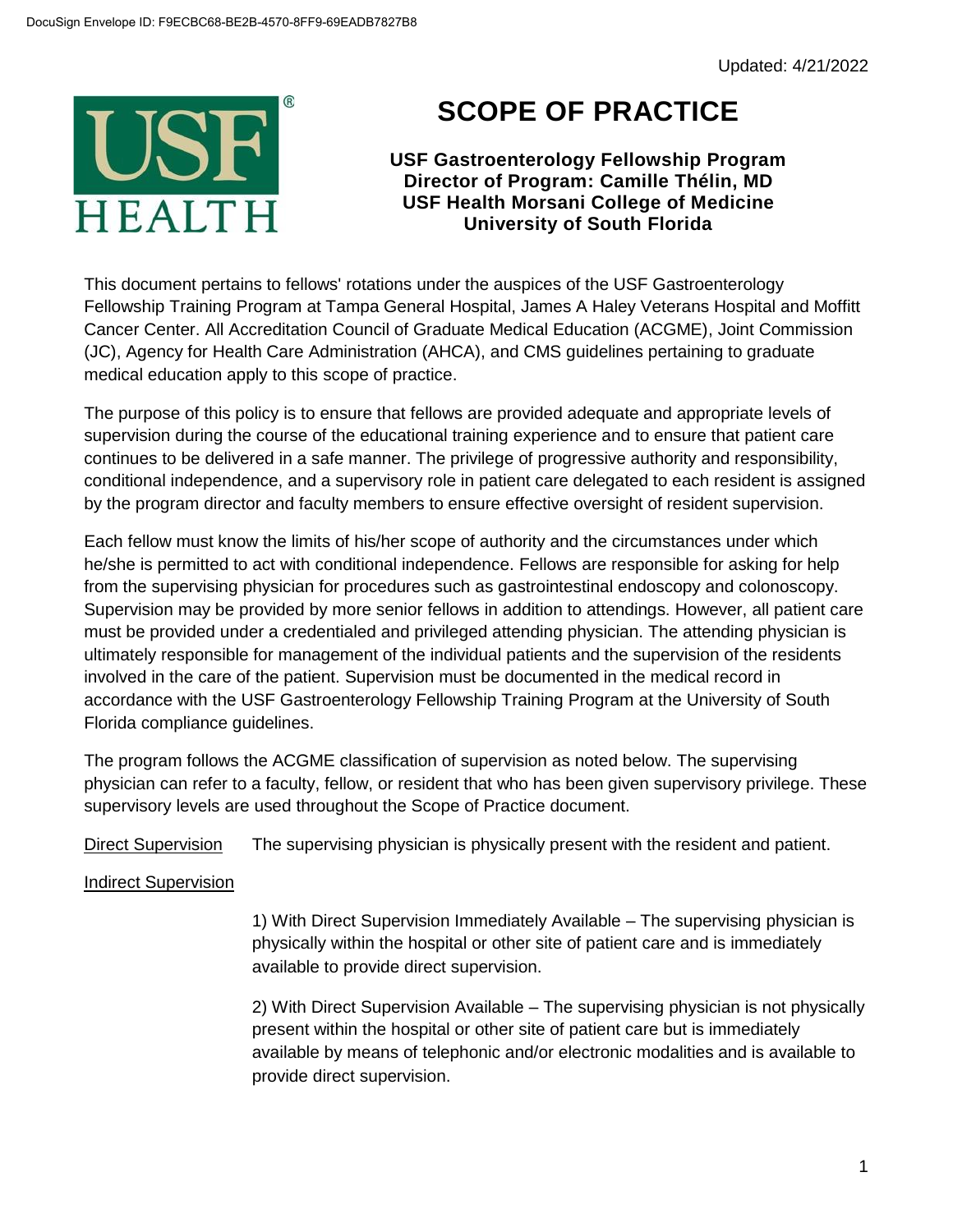Oversight The supervising physician is available to provide review of procedures/encounters with feedback after care is delivered.

The fellowship program has a curriculum for providing knowledge and performance competence that includes performing procedures including (but not limited to) diagnostic and therapeutic gastrointestinal upper endoscopy and colonoscopy, enteroscopy, capsule endoscopy, under direct supervision of the attending gastroenterologist with transition to the stage of general (indirect) supervision when the fellow can consistently perform these procedures safely. If available, simulation training must be completed prior to doing endoscopic procedures on patients. Simulation training in EGD and colonoscopy is done at the beginning of the PGY 4 year. Annual decisions about competence are made by the program's clinical competency committee to ensure a successful transition and preparation for the next PGY level. All residents need to maintain current ACLS & BLS training.

|                                                              | <b>Supervising</b><br><b>Physician</b><br>present<br>(Direct) | <b>Supervising</b><br><b>Physician</b><br>immediately<br>available for<br>guidance to<br>provide direct<br>supervision(<br>indirect<br>supervision) | The trainee<br>may<br>perform<br>the<br>procedure<br>without<br>supervisin<br>$\mathbf{g}$<br>Attending/<br>resident<br>(oversight) |                                                                                        |                |                |  |  |
|--------------------------------------------------------------|---------------------------------------------------------------|-----------------------------------------------------------------------------------------------------------------------------------------------------|-------------------------------------------------------------------------------------------------------------------------------------|----------------------------------------------------------------------------------------|----------------|----------------|--|--|
| Designated<br>Levels                                         | 1                                                             | $\overline{2}$                                                                                                                                      | 3                                                                                                                                   | See below for level of supervision required for each<br>procedure and year of training |                |                |  |  |
| <b>CORE PROCEDURES</b>                                       |                                                               |                                                                                                                                                     |                                                                                                                                     | <b>PGY-4</b>                                                                           | <b>PGY-5</b>   | PGY-6          |  |  |
| Perform patient care and procedures in outpatient setting    |                                                               |                                                                                                                                                     |                                                                                                                                     | $\overline{2}$                                                                         | $\overline{2}$ | $\overline{2}$ |  |  |
| Treat and manage common medical conditions                   |                                                               |                                                                                                                                                     |                                                                                                                                     | 3                                                                                      | 3              | 3              |  |  |
| Make referrals and request consultations                     |                                                               |                                                                                                                                                     |                                                                                                                                     | 3                                                                                      | 3              | 3              |  |  |
| Provide consultations within the scope of his/her privileges |                                                               |                                                                                                                                                     |                                                                                                                                     | $\mathbf{1}$                                                                           | $\mathbf{1}$   | 1              |  |  |
| Render any care in a life-threatening emergency              |                                                               |                                                                                                                                                     |                                                                                                                                     | $\overline{2}$                                                                         | $\overline{3}$ | 3              |  |  |
| <b>SEDATION</b>                                              |                                                               |                                                                                                                                                     |                                                                                                                                     | <b>PGY-1</b>                                                                           | <b>PGY-2</b>   | <b>PGY-3</b>   |  |  |
| <b>Conscious Sedation</b>                                    |                                                               |                                                                                                                                                     |                                                                                                                                     | $\mathbf{1}$                                                                           | 1,2            | $\overline{2}$ |  |  |
| <b>Floor Procedures</b>                                      |                                                               |                                                                                                                                                     |                                                                                                                                     | <b>PGY-1</b>                                                                           | <b>PGY-2</b>   | <b>PGY-3</b>   |  |  |
| Liver biopsy                                                 |                                                               |                                                                                                                                                     |                                                                                                                                     | 1                                                                                      | 1,2            | $\overline{2}$ |  |  |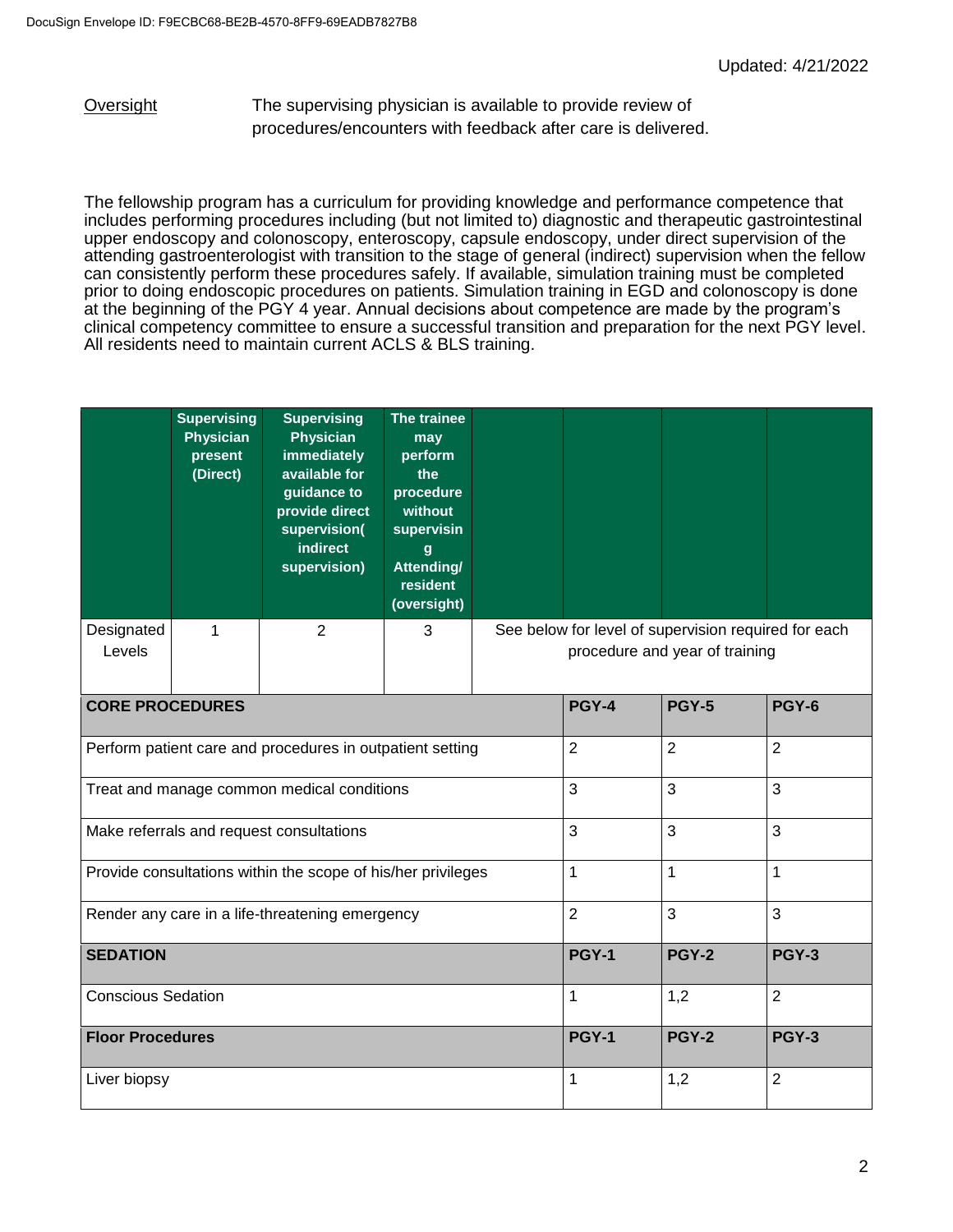|                                                 | <b>Supervising</b><br><b>Physician</b><br>present<br>(Direct) | <b>Supervising</b><br><b>Physician</b><br>immediately<br>available for<br>guidance to<br>provide direct<br>supervision(<br>indirect<br>supervision) | The trainee<br>may<br>perform<br>the<br>procedure<br>without<br>supervisin<br>$\boldsymbol{g}$<br>Attending/<br>resident<br>(oversight) |                                                                                        |                |                |                |
|-------------------------------------------------|---------------------------------------------------------------|-----------------------------------------------------------------------------------------------------------------------------------------------------|-----------------------------------------------------------------------------------------------------------------------------------------|----------------------------------------------------------------------------------------|----------------|----------------|----------------|
| Designated<br>Levels                            | 1                                                             | $\overline{2}$                                                                                                                                      | 3                                                                                                                                       | See below for level of supervision required for each<br>procedure and year of training |                |                |                |
| ECG interpretation panel, emergent              |                                                               |                                                                                                                                                     |                                                                                                                                         | 3                                                                                      | 3              | 3              |                |
| Replace gastrostomy tube                        |                                                               |                                                                                                                                                     |                                                                                                                                         | $\overline{2}$                                                                         | $\overline{2}$ | $\overline{2}$ |                |
| Esophageal manometry                            |                                                               |                                                                                                                                                     |                                                                                                                                         | 1                                                                                      | 1              | $\mathbf 1$    |                |
| Feeding tube placement (nasal or oral)          |                                                               |                                                                                                                                                     |                                                                                                                                         | $\overline{2}$                                                                         | $\overline{2}$ | $\overline{2}$ |                |
| Anorectal manometry                             |                                                               |                                                                                                                                                     |                                                                                                                                         | 1                                                                                      | 1              | 1              |                |
| Capsule endoscopy                               |                                                               |                                                                                                                                                     |                                                                                                                                         |                                                                                        | 1              | $\mathbf{1}$   | 1              |
| Placement of Sengstaken- Blackemore tube        |                                                               |                                                                                                                                                     |                                                                                                                                         | 1                                                                                      | $\overline{2}$ | $\overline{2}$ |                |
| Paracentesis                                    |                                                               |                                                                                                                                                     |                                                                                                                                         |                                                                                        | 3              | $\sqrt{3}$     | 3              |
| <b>Operative Procedures</b>                     |                                                               |                                                                                                                                                     |                                                                                                                                         |                                                                                        | <b>PGY-1</b>   | <b>PGY-2</b>   | <b>PGY-3</b>   |
| Esophagogastroduodenoscopy                      |                                                               |                                                                                                                                                     |                                                                                                                                         | 1                                                                                      | 1,2            | $\overline{2}$ |                |
| Colonoscopy                                     |                                                               |                                                                                                                                                     |                                                                                                                                         |                                                                                        | 1              | 1,2            | $\sqrt{2}$     |
| Flexible Sigmoidoscopy                          |                                                               |                                                                                                                                                     |                                                                                                                                         | 1                                                                                      | 1,2            | $\overline{2}$ |                |
| <b>Esophageal Dilation</b>                      |                                                               |                                                                                                                                                     |                                                                                                                                         |                                                                                        | 1              | 1,2            | $\overline{2}$ |
| Placement of 48-96 hour Bravo pH monitor        |                                                               |                                                                                                                                                     |                                                                                                                                         | 1                                                                                      | 1,2            | $\overline{2}$ |                |
| Percutaneous endoscopy gastrostomy              |                                                               |                                                                                                                                                     |                                                                                                                                         | 1                                                                                      | 1              | $\overline{2}$ |                |
| Pneumatic dilation                              |                                                               |                                                                                                                                                     |                                                                                                                                         |                                                                                        | 1              | 1              | $\mathbf 1$    |
| Esophageal, colonic and enteral stent placement |                                                               |                                                                                                                                                     |                                                                                                                                         |                                                                                        | 1              | 1              | $\mathbf{1}$   |
| Endoscopic retrograde cholangiopancreatography  |                                                               |                                                                                                                                                     |                                                                                                                                         | $\mathbf{1}$                                                                           | $\mathbf{1}$   | $\mathbf{1}$   |                |